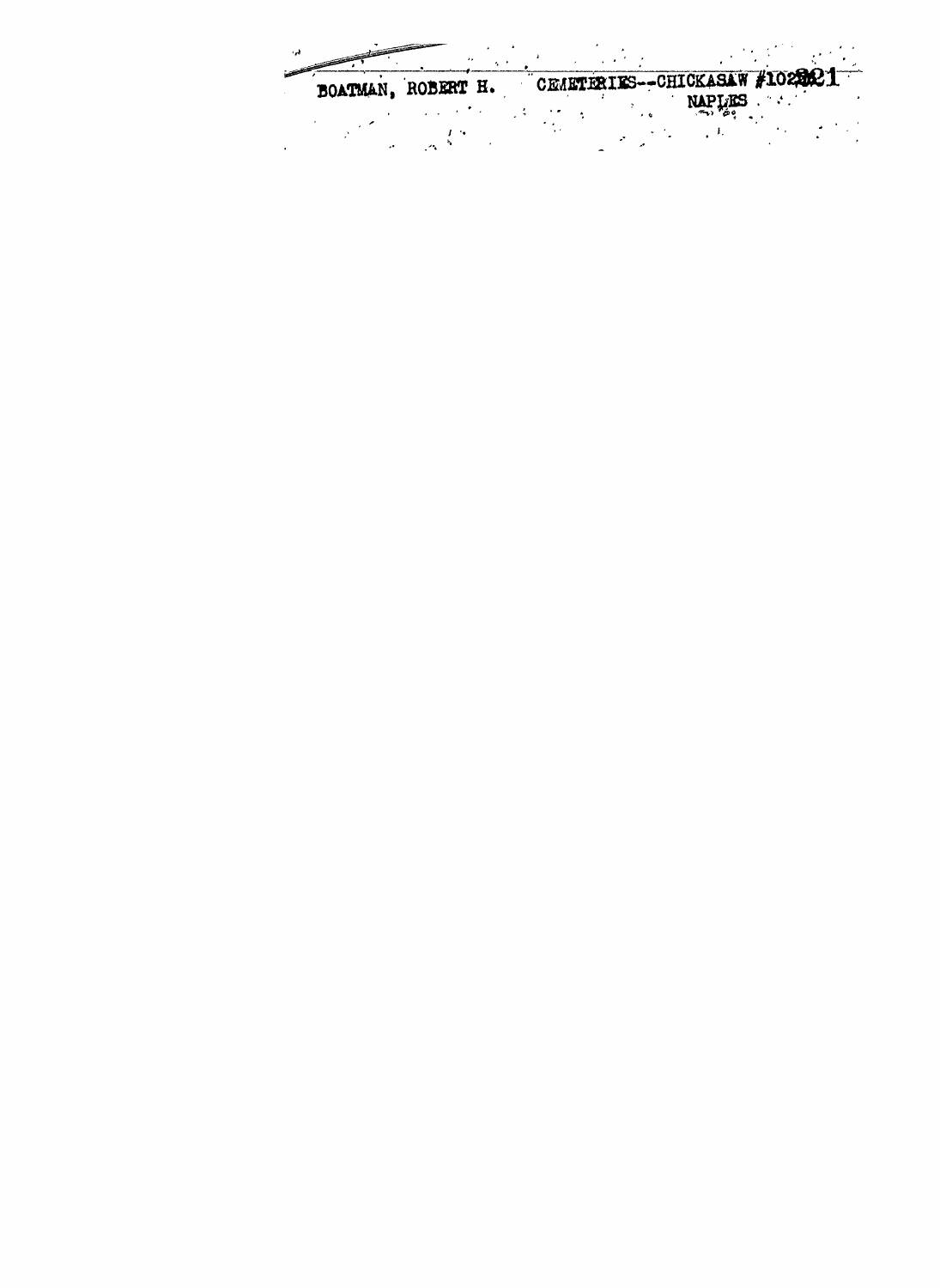| BOATMAN ROBERT H. CEMETERIES-CHICKASAW<br>BURIAL GROUND FORMNAPLES                  |                                                                           |                 |
|-------------------------------------------------------------------------------------|---------------------------------------------------------------------------|-----------------|
|                                                                                     | -Form-B-(S-149)-                                                          | #10256          |
|                                                                                     |                                                                           |                 |
| WORKS PROGRESS ADMINISTRATION                                                       |                                                                           |                 |
| Indian-Pioneer History Project for Oklahoma                                         |                                                                           |                 |
|                                                                                     |                                                                           |                 |
|                                                                                     |                                                                           |                 |
| Field worker's name Robert H. Boatman                                               |                                                                           |                 |
| This report made on (date) March 14,                                                | $193^{8}$                                                                 |                 |
|                                                                                     |                                                                           |                 |
| 1. Name (if any) of burial ground. . Naples                                         | $\mathcal{L}_{\mathcal{L}}$                                               |                 |
| 2. Founded (date) 1875 to 1880                                                      | By Chickasaw Indians                                                      |                 |
|                                                                                     |                                                                           |                 |
| .3. Abandoned (date) The Third Why abandoned                                        |                                                                           |                 |
| 4. Fresent owners of premises Wolfe and Randalls                                    |                                                                           |                 |
| Address of present owners Star Route, Alex, Oklahoma                                |                                                                           |                 |
|                                                                                     |                                                                           |                 |
| NOTE: - Answer fully, if possible, questions 5 to 13 inclusive, here or on          |                                                                           |                 |
| sheets firmly attached to this form.                                                |                                                                           |                 |
| o. Original owners of premises. Chickasaw Indians                                   |                                                                           |                 |
| 6. Give names of other persons who at one time owned the premises. C.C.Ricks<br>585 |                                                                           |                 |
| 7. Approximate number of graves.                                                    |                                                                           |                 |
| 8. Approximate number of marked graves 195                                          |                                                                           |                 |
| 9. General condition of headetones, including inscriptions. Vary poor               |                                                                           |                 |
| 10. Number of inscriptions copied and attached.                                     |                                                                           | $·$ (Flace.     |
| cach inscription on a separate sheet and attach all to this form).                  |                                                                           |                 |
|                                                                                     |                                                                           |                 |
|                                                                                     | 11. Any other information you were able to gather about the burial ground |                 |
| including its history. Sheets attached                                              |                                                                           |                 |
| 12. Condition of the premises                                                       | Very poor                                                                 |                 |
| 13. Detailed location of burial ground.                                             |                                                                           |                 |
|                                                                                     |                                                                           |                 |
| 14. Legal location of burial ground, County                                         | Grady                                                                     |                 |
| $3$ . Three $)$<br>Section<br>Township                                              | 5 North                                                                   | $_{\rm 6-East}$ |
|                                                                                     | Range                                                                     |                 |
|                                                                                     | $(north)^{n}$                                                             |                 |
|                                                                                     |                                                                           |                 |
| The <i>lat</i> on this, form represents 640                                         |                                                                           |                 |
| scres, bns square mile, and is sub-                                                 |                                                                           |                 |
| divided into 40 acre tracts. The                                                    |                                                                           |                 |
| center of the section, and burial                                                   |                                                                           |                 |
| ground should be located accordingly.                                               |                                                                           |                 |
| If possible, nake additional sub-                                                   |                                                                           |                 |
| divisions on plat to give more necurate.                                            |                                                                           |                 |
| lœation.                                                                            |                                                                           |                 |
|                                                                                     |                                                                           |                 |
| Humber of sheets attached                                                           |                                                                           |                 |
|                                                                                     |                                                                           |                 |
| to this form:                                                                       |                                                                           |                 |
|                                                                                     |                                                                           |                 |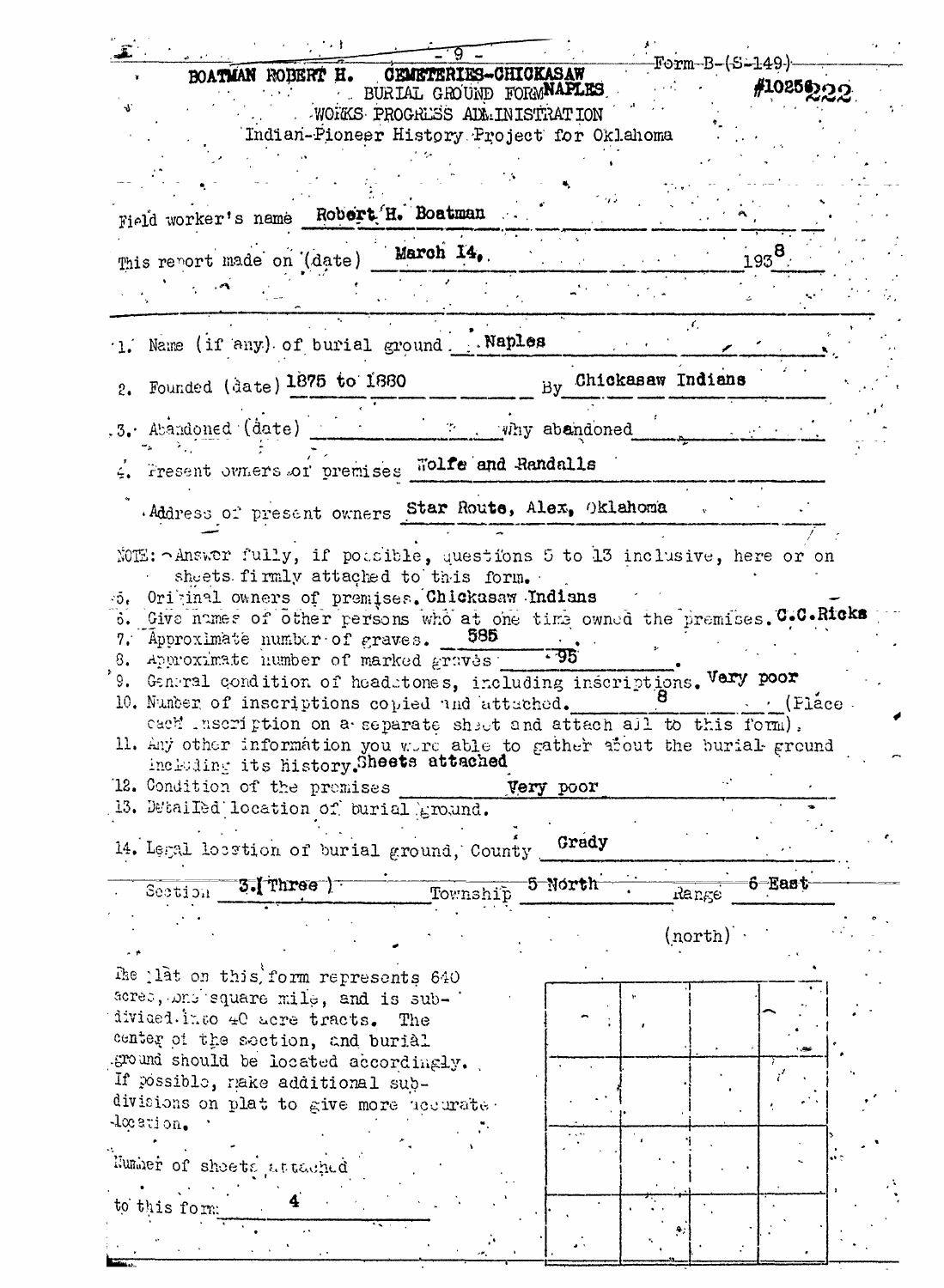**CEMETERIES-CHICKASAW** BOATMAN. ROBERT H. #10256

Robert H. Boatman Investigator -March 14, 1938

> Interview with owner of premises the G. W. Wolfe. Star Route, Alex, Oklahoma

This cemetery was founded supposedly by the Chickasaw Indians sometime about 1875 to 1880 and in about 1885 it Later & Mr. C. C. Ricks became a public burial ground. became owner of the land, then some time later Mr. Ricks Bold the tract to Mr. G. W. Wolfe, the present owner of the premises.

There are approximately three acres of land in this cemetery with 22 acres of the land belonging to Mr. Wolf and one-half an acre of land belonging to a Mr. Randall. There never has been any association connected with the cemetery and Mr. Wolfe continued to pay tax on the full

tract of land till 1936.

The graves in this cemetery are mostly in very poor. condition. Some have sunken to certain depths and some of the earliest ones have become lost entirely. In several instances in digging a grave others are dug into. Some few of the headstones standing are in fair condition; The cemetery is entirely filled and others are laaning.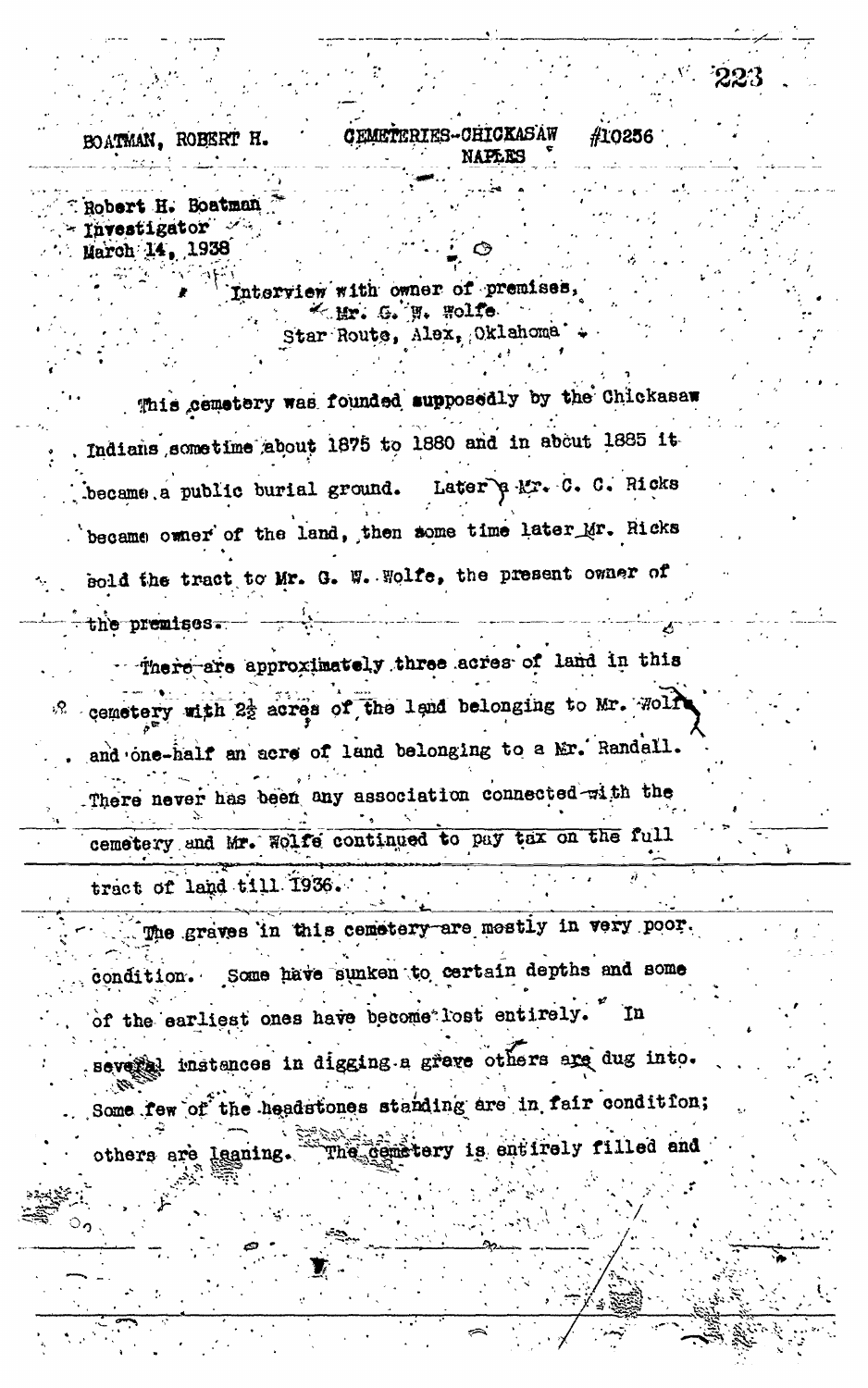| $\bullet$          |                                | كرهم<br>224 |  |
|--------------------|--------------------------------|-------------|--|
| BOATMAN, ROBERT H. | CEMETERIES-CHICKASAW<br>NAPLES | #10256      |  |
|                    |                                |             |  |

| and these only related to                     | those who have people |  |  |  |
|-----------------------------------------------|-----------------------|--|--|--|
| there of the early days. The bodies now being |                       |  |  |  |
| deposited there are outside the cemetery.     |                       |  |  |  |

 $\sim$  $\mathcal{L}_{\text{max}}$ 

 $\frac{1}{2}$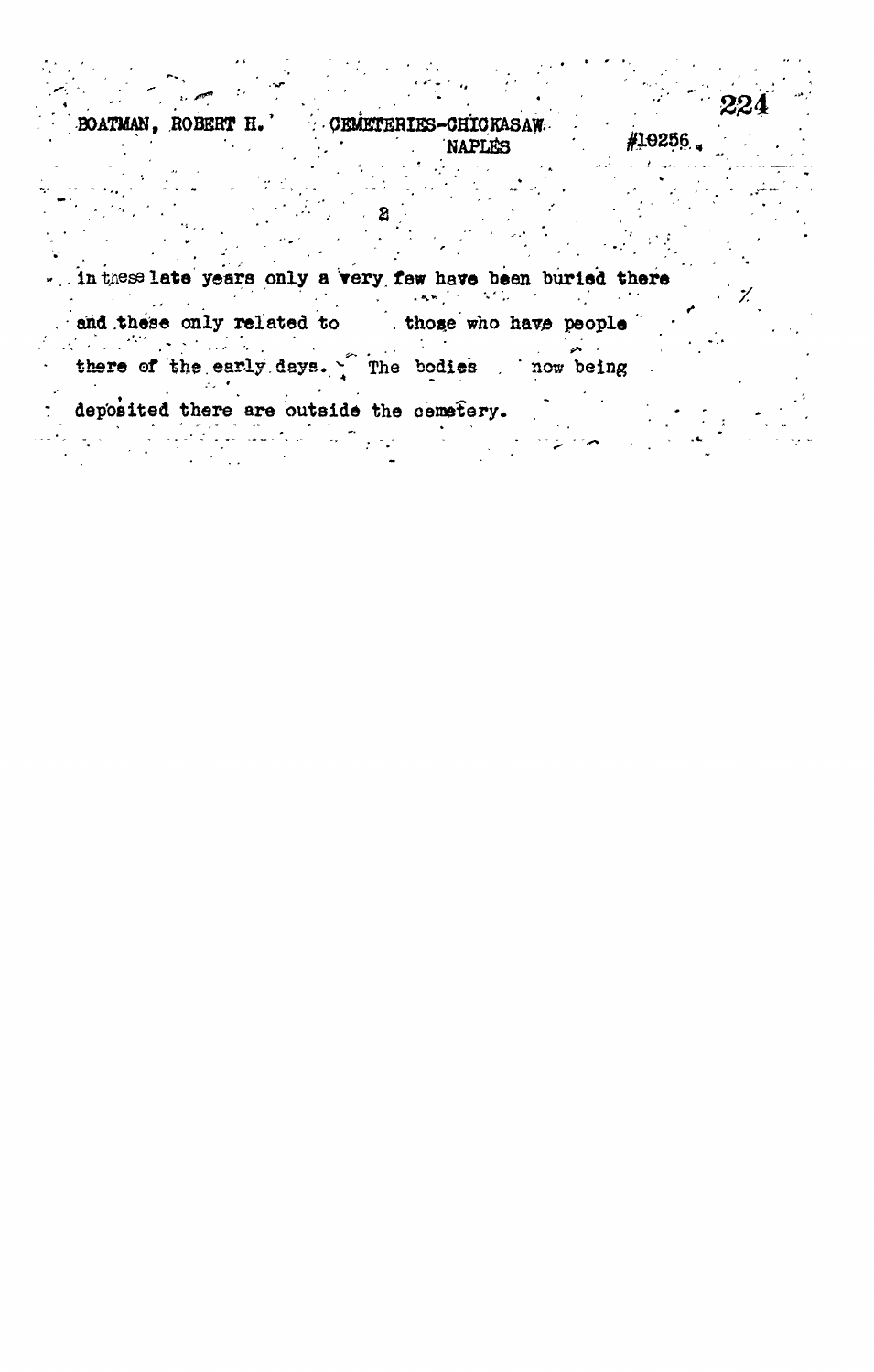BOATMAN, ROBERT H.

#10256 CHMETERIES-CHICKASAW **NAPLES** 

F. M. RUSSELL

Born - April 10, 1842 Died January 24, 1906 The Angel called him Dying is but going home . : Confederate Veteran.

RUTH MYRTLE Daughter of R. L. and A. L. Cruse Born October 1, 1891 Died December 4, 1898 We loved this little tender one and would have wished her stay But let our Father's will be done She shines in endless day

> ROBERT / WRIGHT Born January 15, 1839 Died May 1, 1902

Resting in hope of a glorious Resurrection

JOHN

Son of R. J. and T. Barker<br>Born July 12, 1893 Died December 23, 1898

A little time on earth he spent till God for him his angel sent

I. M. MCKEEL Born June 30, 1846 Died August 8, 1899 Tis the Lord who hath bereft us of the one we love so well